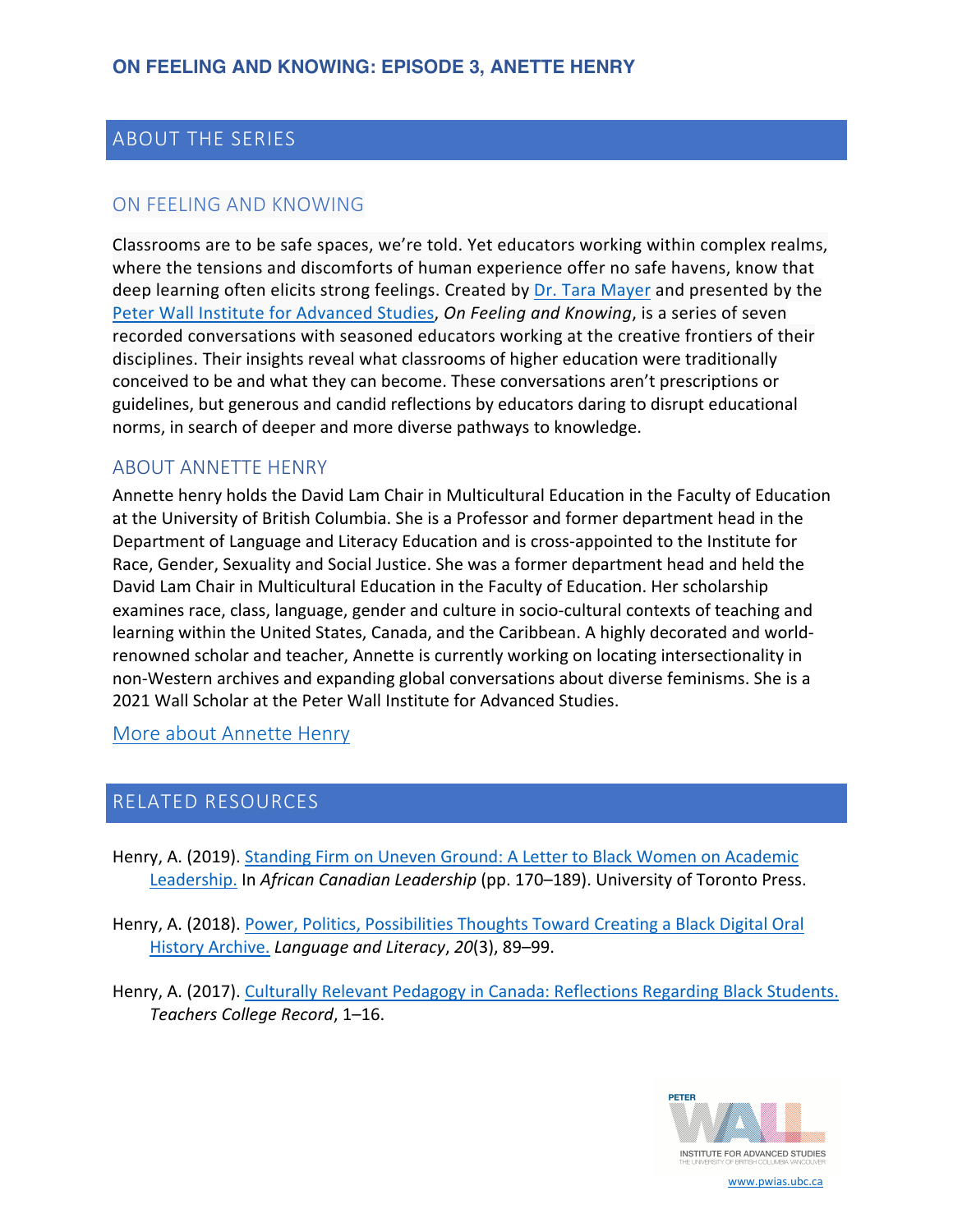## **ON FEELING AND KNOWING: EPISODE 3, ANETTE HENRY**

- Henry, A. (2015). Reflection: Groundings A framework for educational inquiry. In J. E. King (Ed.), *[Dysconscious racism, Afrocentric practice and education for human freedom: The](https://www.taylorfrancis.com/books/edit/10.4324/9781315717357/dysconscious-racism-afrocentric-praxis-education-human-freedom-years-keep-toiling-joyce-king)  through the years I keep on toiling* (pp. 19–21). Routledge.
- [Roman, L. G., & Henry, A. \(2015\). Diasporic reasoning, affect, memory and cultural politics: An](https://www.tandfonline.com/doi/abs/10.1080/01596306.2015.1013246)  interview with Avtar Brah. *Discourse*, *36*(2), 243–263.

## KEYWORDS & TIMECODES

| <b>Timecode</b> | <b>Content</b>                  | <b>Related References</b>              |
|-----------------|---------------------------------|----------------------------------------|
| 5:15            | Formal and informal education   | (Anette Henry, 2019)                   |
| 10:13           | Efficacy of equity offices      |                                        |
| 12:20           | The political power of pedagogy | (Henry, 2018)                          |
| 17:23           | No one-size fits all            | (Henry, 2017)<br>(Roman & Henry, 2015) |
| 20:40           | The mirror in the classroom     |                                        |
| 30:50           | Vulnerability                   |                                        |
| 46:20           | The legacy of great teaching    | (Henry, 2015)                          |

Equity, political power of pedagogy, critical race feminisms, vulnerability

# INTERVIEW-SUMMARY:

Henry distinguishes between formal and informal settings of education. She questions the efficacy of some equity offices and their impact. In her publication she offers thoughts on Black women and their opportunities of academic leadership. She explains approaches for shaping institutions with an open heart and with an oppositional spirit (Henry, 2019). The greatest place to be an activist is in your classroom. She highlights the political power of pedagogy. Being able to read the group and accepting that there is no one-size fits all approach in education is a quality of a good teacher. Her essay exemplifies this concept investigating Black identities in British Columbia (Henry, 2018). She encourages institutions to offer students the opportunity to engage